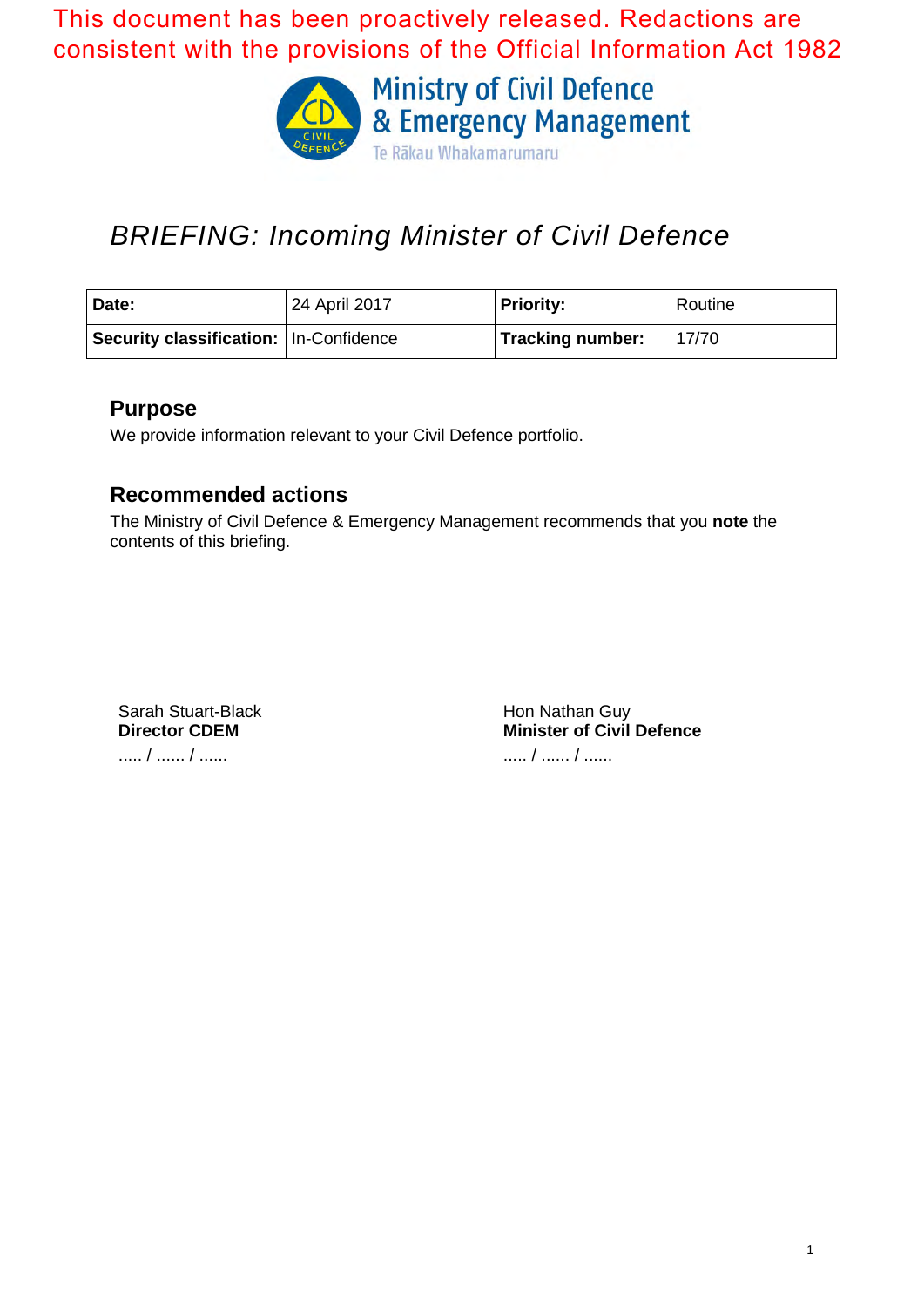## **Background**

- 1. Congratulations on your appointment as Minister of Civil Defence, we look forward to working with you. There are a number of big issues being worked on within the portfolio, which we will discuss with you in more detail over the coming weeks. In the meantime we provide an overview of the Civil Defence portfolio. We are keen to discuss your priorities for the portfolio.
- 2. This briefing is in three parts:
	- Part A outlines the current Ministry of Civil Defence & Emergency Management (the Ministry) work programme and priorities.
	- Part B outlines what happens, and your role, in an emergency.
	- Part C outlines the civil defence emergency management framework.
- 3. The current Director Civil Defence Emergency Management is Sarah Stuart-Black (the Director). Your key contacts at the Ministry and the Ministry's organisational structure is shown at Appendix One.
- 4. The Ministry is a business unit of the Department of the Prime Minister and Cabinet. This strengthens the Ministry's involvement in the national security system.
- 5. The Ministry is a small agency of around 52 staff, supplemented by secondments and contractors as required, which:
	- provides advice to government on civil defence emergency management matters
	- identifies hazards and risks
	- develops, maintains and evaluates the effectiveness of the civil defence emergency management strategic framework
	- ensures coordination at local, regional, and national levels
	- promotes civil defence emergency management and delivers public awareness about how to prepare for, and what to do, in an emergency
	- supports civil defence emergency management sector capability development, planning and operations, including developing guidelines and standards
	- monitors and evaluates the performance of the 16 regional Civil Defence Emergency Management Groups (Groups)
	- maintains and operates the National Crisis Management Centre, including the maintenance of a duty team to activate the Centre, and issue warnings and public information, and
	- manages the central government response to, and recovery from, large scale emergencies resulting from geological (earthquakes, volcanic unrest, landslides, tsunami), meteorological (coastal hazards, floods, severe winds, snow) and infrastructure failure. At the national level the Ministry is the lead agency for these emergencies.
- 6. The Ministry has close links to a wide range of government agencies and portfolios (such as local government, social development, defence, health, building and housing, environment, police and fire services, science and research).
- 7. We can provide you with additional briefings on any of the topics covered in the Parts below, should you require further information.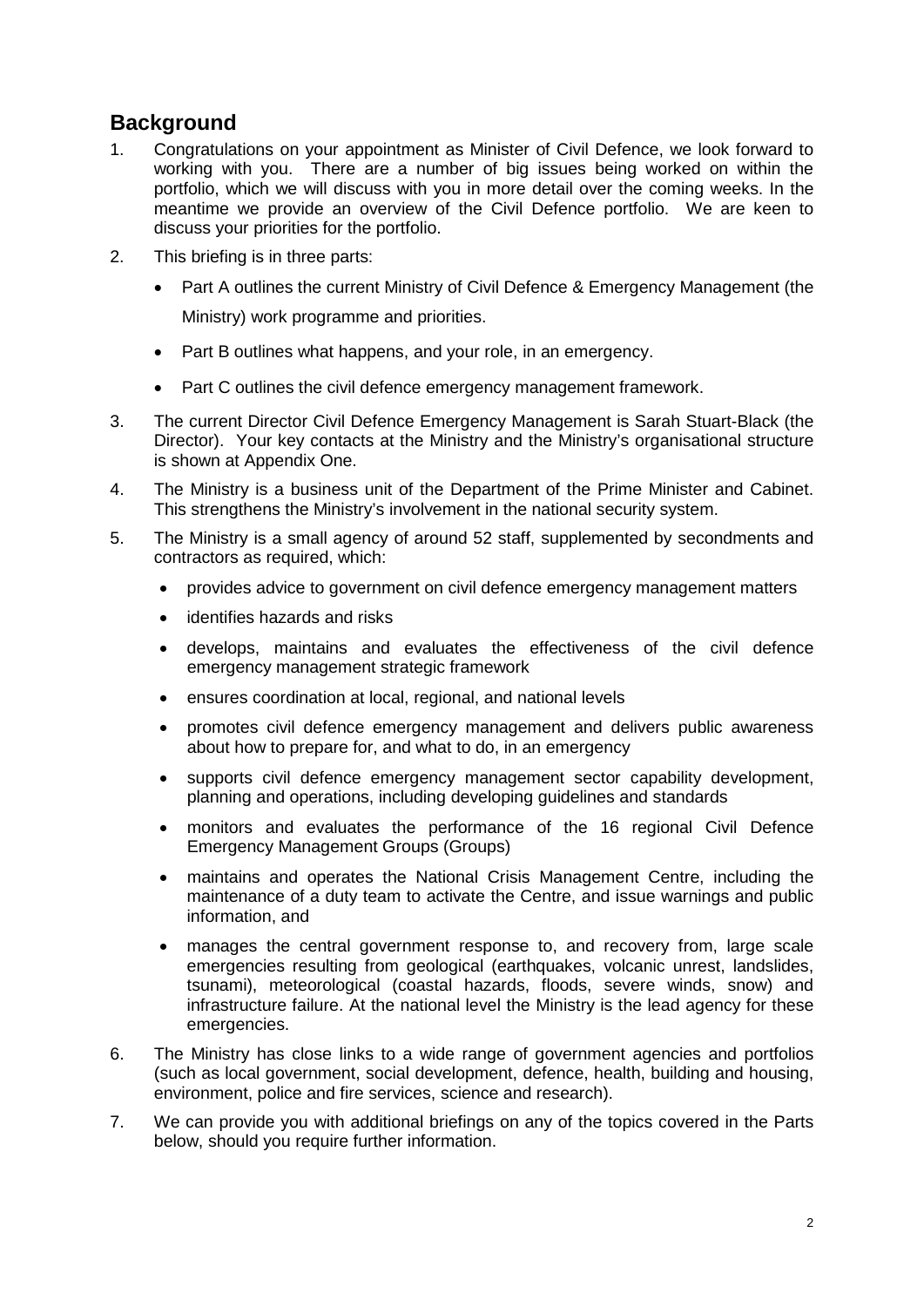8. We will provide your office with an overview of upcoming scheduled Ministerial engagements for the Civil Defence portfolio.

## **PART A – Current priorities and work programme**

## *Current work programme – priorities*

- 9. Below is an outline of key work for the Ministry. This does not cover every aspect of our work but is intended to give you an understanding of the breadth of day to day work. We will provide separate advice on the key decisions required from you in the coming weeks and months.
- 10. We have a Business Plan providing more detail on the work below and other work underway or planned, which we can provide you, if you wish.

### **National Recovery Office**

- 11. The National Recovery Office was established for a fixed term in early 2017, following the implementation of amendments to the Civil Defence Emergency Management Act 2002, which created a statutory position of National Recovery Manager and the ability to give notice of transition periods.
- 12. The National Recovery Manager is Dave Brash. He is supported by a National Recovery Office, which comprises a small number of advisors and draws on resources from across the Department of the Prime Minister and Cabinet and other government agencies, as necessary. The office draws on expertise from the Greater Christchurch Group within DPMC.
- 13. The National Recovery Office works alongside agencies delivering recovery activity for Kaikōura, Hurunui, Marlborough and Wellington. There is currently a national transition period in effect for Kaikoura, Hurunui, and the Wairau-Awatere ward of Marlborough, following the 14 November 2016 earthquake. The National Recovery Office focuses on facilitation and coordination by working across the recovery system to ensure all elements of it are connected and working toward recovery outcomes.
- 14. We will provide a separate briefing on the progress of the November 2016 Earthquake Recovery efforts. The National Recovery Office will also be involved in supporting recovery from the recent flooding in Edgecumbe, in which Minister Tolley has a role.

### **Public Education programme and campaign**

- 15. The Ministry is currently undertaking a public education programme which provides simple, plain English advice to the public about the risks we face and the actions needed to be prepared. The programme focuses on those demographic groups in New Zealand who are identified as being poorly prepared, and thus at a higher risk of being adversely affected in an emergency, and aims to make preparedness real, relevant and easy.
- 16. Since the Kaikoura earthquakes the focus has been on the "drop, cover, hold" and "long or strong, get gone" message for earthquake and tsunami, as well as general disaster preparedness, across various media, including radio, television and social media.

#### **Monitoring and alerting of hazards**

17. The Ministry is undertaking a programme of work to enhance our ability to monitor and warn about hazards. The work under this programme involves: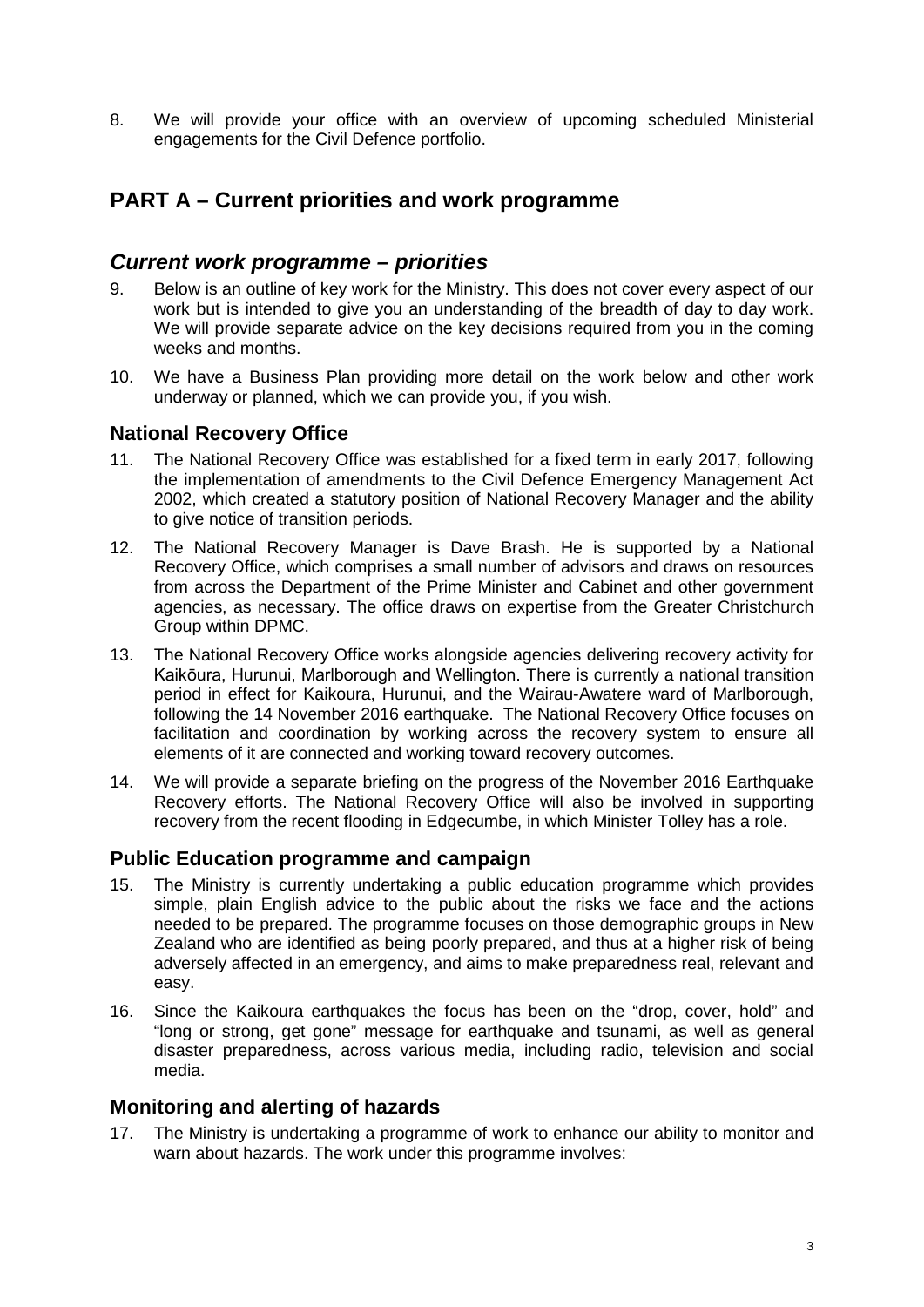- upgrading the current National Warning System and the Emergency Management Information System
- establishing a Cell Broadcast Alerting system based on mobile phone technology
- establishing a Common Alerting Protocol (standardised format and operational protocols for warnings across agencies via multiple channels) in New Zealand, based on an international standard
- investigating an accreditation regime for smartphone apps to communicate official warnings, and
- scoping the feasibility of a 24/7 monitoring, alerting and warning centre.
- 18. We will shortly provide you with a separate briefing on the Cell Broadcast Alerting system, as procurement decisions will be required in the next several weeks.

### **Technical Advisory Group**

- 19. Following the Kaikoura earthquake in November 2016 and the Christchurch Port Hills fires in February 2017, Minister Brownlee sought Cabinet's agreement to establish a Technical Advisory Group to identify where improvements in New Zealand's Civil Defence structure could be made.
- 20. Cabinet approved the members of the Technical Advisory Group and terms of reference on 18 April. Minister Brownlee publicly announced the members and role of the group on 23 April. The Technical Advisory Group will be chaired by Roger Sowry, and the first meeting will be in the week beginning 22 May. The Director CDEM is a member of the Technical Advisory Group.
- 21. The Office of the Chief Executive of DPMC will provide secretariat support to the Technical Advisory Group.

### **National Disaster Resilience Strategy for 2017**

- 22. The current national civil defence emergency management strategy will expire at the end of 2017 and therefore a new strategy (the National Disaster Resilience Strategy) is being developed. Having a strategy is a legislative requirement.
- 23. A draft paper advising Cabinet of the development of the new strategy has been prepared for consideration by the Cabinet Economic Growth and Infrastructure Committee. We will provide a separate briefing with more detail on the National Disaster Resilience Strategy.

#### **Recovery framework for large scale emergencies**

24. The Ministry is currently drawing on institutional knowledge, lessons learnt (including from the Canterbury earthquakes) and international experience to ensure that it is well positioned to provide timely, robust advice to government on the appropriate legislative, governance and/or financial arrangements to facilitate and expedite recovery from a range of types of large-scale emergencies.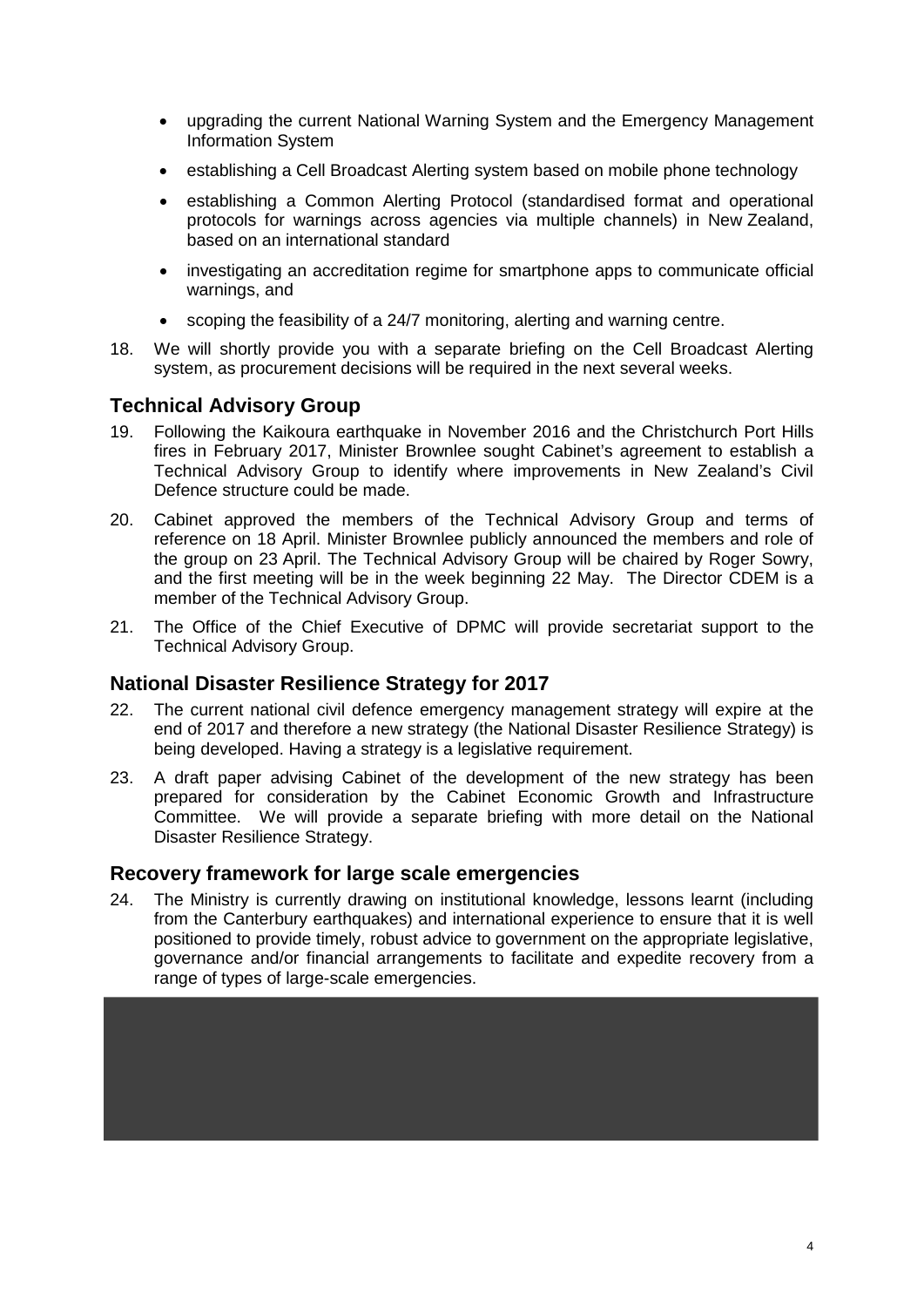## *Key ongoing work to fulfil the Ministry's functions*

28. Below is a snapshot of key business as usual work for the Ministry to fulfil its functions under the Civil Defence Emergency Management Act 2002 (the Act). This does not cover everything but is intended to give you an understanding of the breadth of day to day work. This work sits alongside progressing our current priorities, and maintaining and improving our capability to respond to emergencies.

#### **International work**

- 29. The Ministry has an administrative arrangement with Emergency Management Australia, and a memorandum of cooperation with the Federal Emergency Management Agency in the United States to strengthen emergency management cooperation. We have recently held bilateral and trilateral meetings to progress the current joint work programmes. We also support several bilateral relationships of the New Zealand Ministry of Foreign Affairs and Trade.
- 30. We are currently scoping a formal bilateral arrangement with Canada.
- 31. We act as the formal New Zealand representative on the Pacific Tsunami Warning System (consisting of 42 member states in the Pacific, focusing on tsunami monitoring and enhancement of tsunami mitigation) and we chair the Disaster Management and Preparedness and the Hazard Assessment and Reduction working groups of the System.
- 32. The Ministry of Foreign Affairs and Trade and the Ministry work together to deliver:
	- Pacific disaster risk management programmes in Samoa, Tonga, Cook Islands, Tokelau and Niue.
	- A United Nations Disaster Assessment and Coordination team to support the United Nations to coordinate international assistance to a country devastated by an emergency (focus is on the Pacific and near Asia).
	- Pacific rapid response capability to respond to Pacific island countries.

#### **Civil Defence Emergency Management Resilience Fund**

33. The Ministry manages a contestable Crown fund of \$889,000 for projects across civil defence emergency management to enhance resilience. The programme requires constant attention to ensure projects are tracking appropriately. This years' most significant project addresses the response arrangements for the South Island Civil Defence Emergency Management Groups in relation to a large-scale Alpine Fault earthquake.

#### **The National CDEM Plan and Guide, and supporting plans**

- 34. The Ministry is working with all partner agencies and sectors with responsibilities under the National Civil Defence Emergency Management Plan Order 2015 to implement those arrangements, and develop further arrangements where necessary.
- 35. Reviews of the Wellington Earthquake National Initial Response Plan and the National Civil Defence Emergency Management Fuel Plan are well advanced. We are also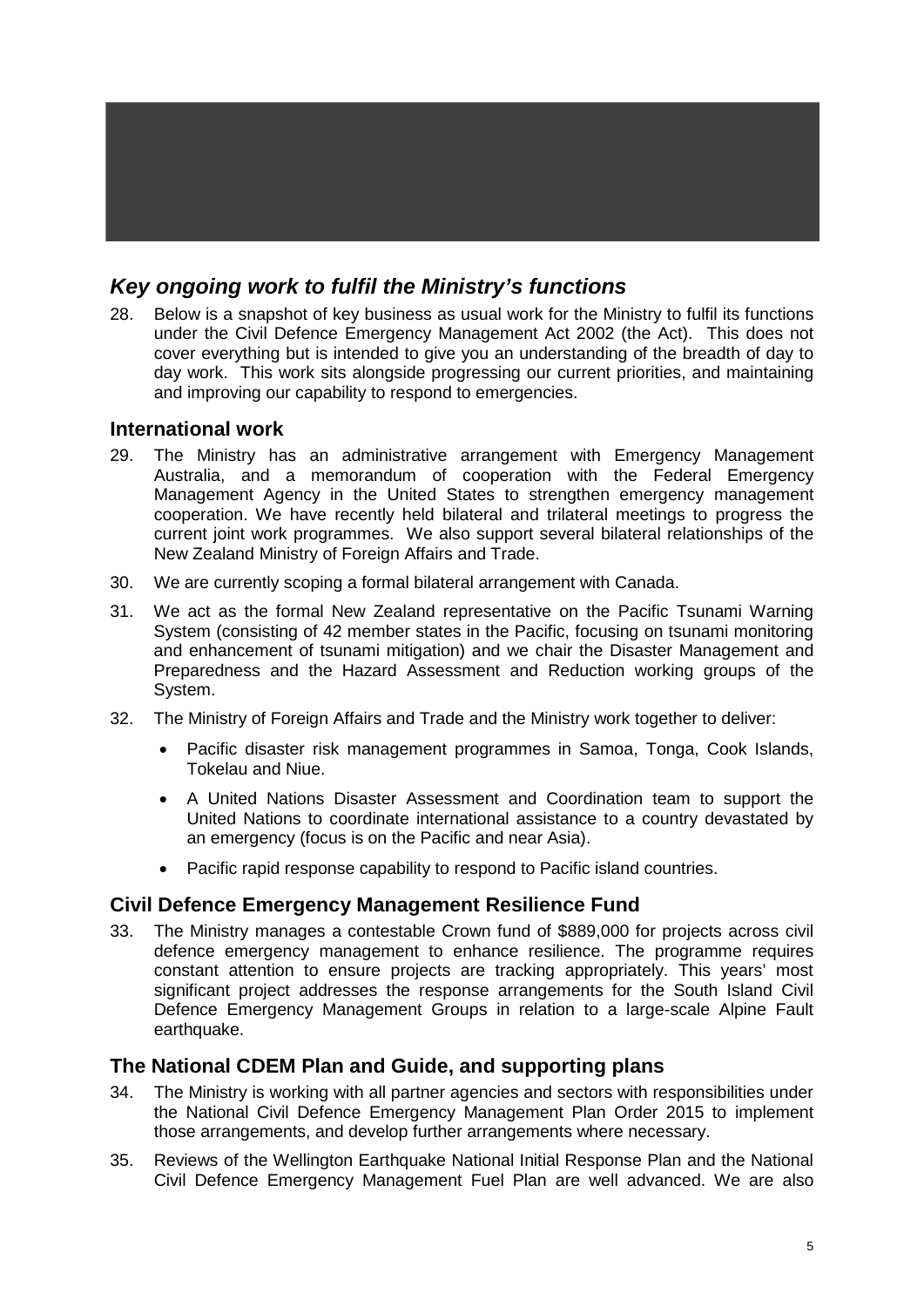supporting the South Island Civil Defence Emergency Management Groups to develop an Alpine Fault Earthquake Initial Response Plan.

36. We are developing a recovery framework, incorporating guidance, capability development and the establishment of a professional forum for Recovery Managers.

#### **Coordination and leadership of welfare services in emergencies**

- 37. The Ministry supports government agencies and Civil Defence Emergency Management Groups to build capability and capacity to coordinate and deliver welfare services during and following emergencies.
- 38. The Ministry is the agency responsible at the national level for the co-ordination across welfare services sub-functions, and it appoints a National Welfare Manager to fulfil this function.
- 39. We also chair the National Welfare Coordination Group, a national-level cluster of government and non-government agencies, which is responsible for the strategic planning and coordination of welfare services before, during and following an emergency.

#### **Lifeline utilities, infrastructure providers and business continuity**

- 40. The Ministry actively works with lifeline utilities and infrastructure providers to ensure they meet their responsibilities for business continuity under the Act. This is via forums such as the New Zealand Lifelines Council, regional lifelines groups and sector coordinating entities.
- 41. We are currently working with the Ministry of Business, Innovation and Employment on and a joint review of the National CDEM Fuel Plan and Oil Emergency Response Strategy.
- 42. We are also working with central government agencies to consider a more coordinated approach to business continuity management across government.

#### **Sendai Framework for Disaster Risk Reduction**

- 43. The Ministry is the national focal point for New Zealand's implementation of the Sendai Framework for Disaster Risk Reduction 2015-2030. Between now and June 2017 we will coordinate progress reporting required under the framework.
- 44. Development of the National Disaster Resilience Strategy 2017 (a Ministerial priority) is a key implementation tool to meet our obligations under the framework.
- 45. The next global meeting is being held in Cancun, Mexico, 22-26 May 2017. A number of staff from the Ministry will attend. There will be no Ministerial-level representation from New Zealand.

#### **Hazard risk reduction and management**

- 46. Risk reduction is managed through legislation and policy administered by a number of agencies. The Ministry works with agencies where changes to their legislation and policy provide an opportunity to reduce risk. Relevant legislation includes the Building Act 2004, Resource Management Act 1991, Civil Defence Emergency Management Act 2002, and the Local Government Act 2002.
- 47. We analyse science research for suitable practice and policy advice. This includes large portfolios of work, including the Tsunami Risk Reduction Programme.
- 48. The Ministry conducts and supports central and local agencies in risk assessments and communications.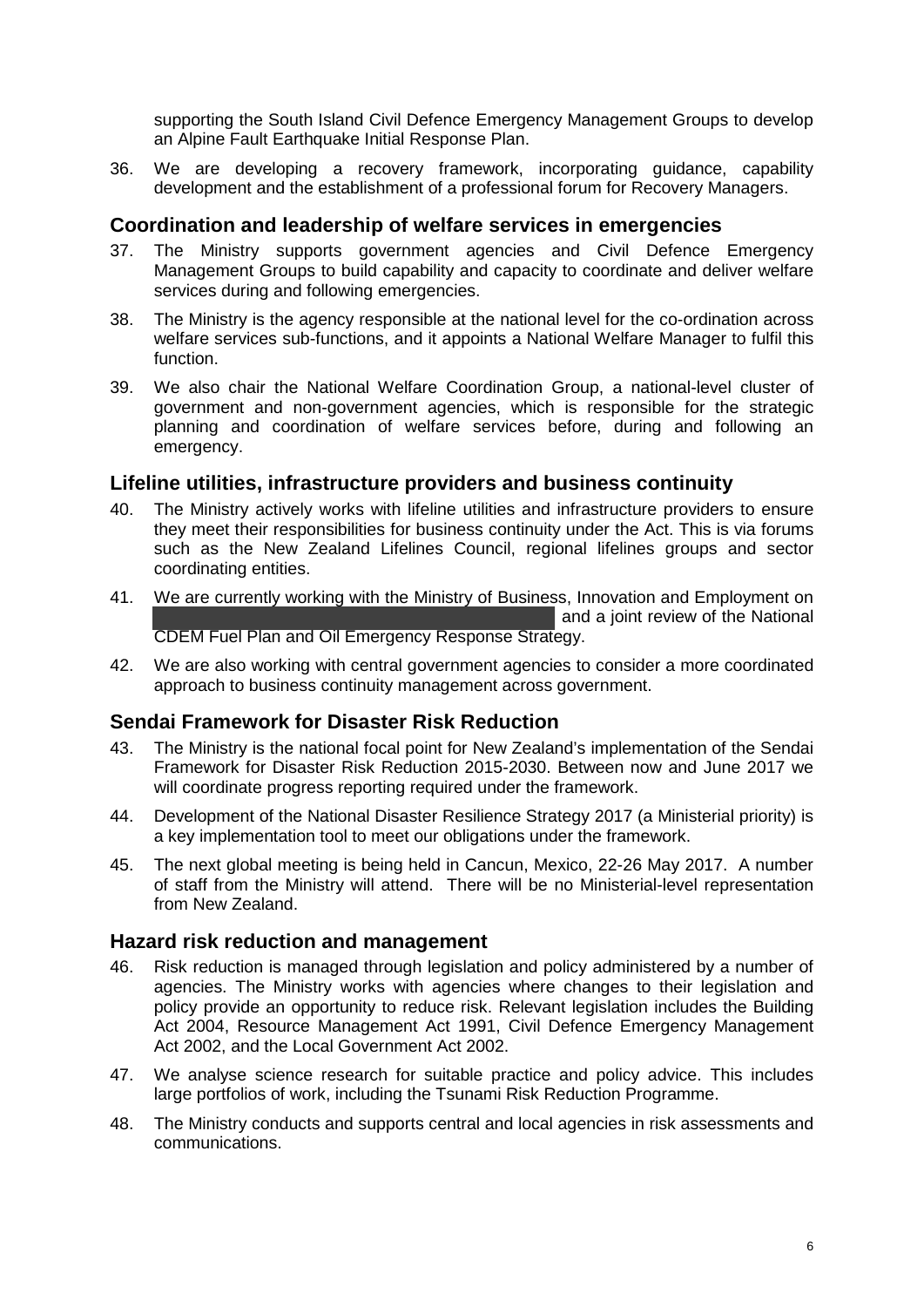## **Exercises**

- 49. The Ministry is involved in several programmes related to exercises to be ready for a real emergency.
- 50. We facilitate the National Civil Defence Emergency Management Exercise Programme and provide the secretariat for the programme's collective of civil defence emergency management stakeholders. The Programme facilitates a ten year programme of regular exercises and exercise planning. National Civil Defence Emergency Management exercises are held every second year, while regional Group exercises are held annually. We support the Group exercises through planning and participation, and we deliver an Exercise Writing and Management Course to local and central government agency personnel.
- 51. Exercise Tangaroa (a national tsunami exercise) was held in 2016. The next national exercise will be held in 2018, a likely theme is an Alpine Fault earthquake.
- 52. We play a key role in the Inter-Agency National Exercise Programme overseen by ODESC (Officials' Committee for Domestic and External Security Coordination).
- 53. Internationally, we co-chair the Exercise Pacific Wave team that plans and evaluates a series of Pacific-wide tsunami exercises for member states of the Pacific Tsunami Warning System (see par 18). The most recent Pacific Wave exercise was held in February 2017. The next exercise will be in 2018.

#### **National Crisis Management Centre**

- 54. The Ministry, on behalf of ODESC, is responsible for the general management, development, and maintenance of the National Crisis Management Centre in the basement of the Beehive.
- 55. A high level fit-for-purpose review of the National Crisis Management Centre is in progress.
- 56. We have an ongoing training programme to upskill Ministry staff in crisis management functions, along with supplementary support staff from other agencies.
- 57. Work is progressing on an alternative National Crisis Management Centre in Auckland, to be used in the event of a major earthquake in the Wellington area that makes the current facility unavailable due to damage or access issues, and/or the unavailability of staff in Wellington.

#### **Training and capability for the civil defence emergency management sector**

- 58. The Ministry supports Civil Defence Emergency Management Groups to lift their capability, based on recommendations identified in a nationwide capability assessment undertaken by the Ministry in 2015.
- 59. We are involved in several reviews to ensure that stakeholders have fit-for-purpose unit standards and qualifications. In particular this is to align civil defence emergency management sector courses to NZQA unit standards when possible.
- 60. We facilitate civil defence emergency management training through an Integrated Training Framework, a Controller Development Programme and an on-line learning management system.
- 61. We are reviewing the capacity and capability of 17 New Zealand Response Teams.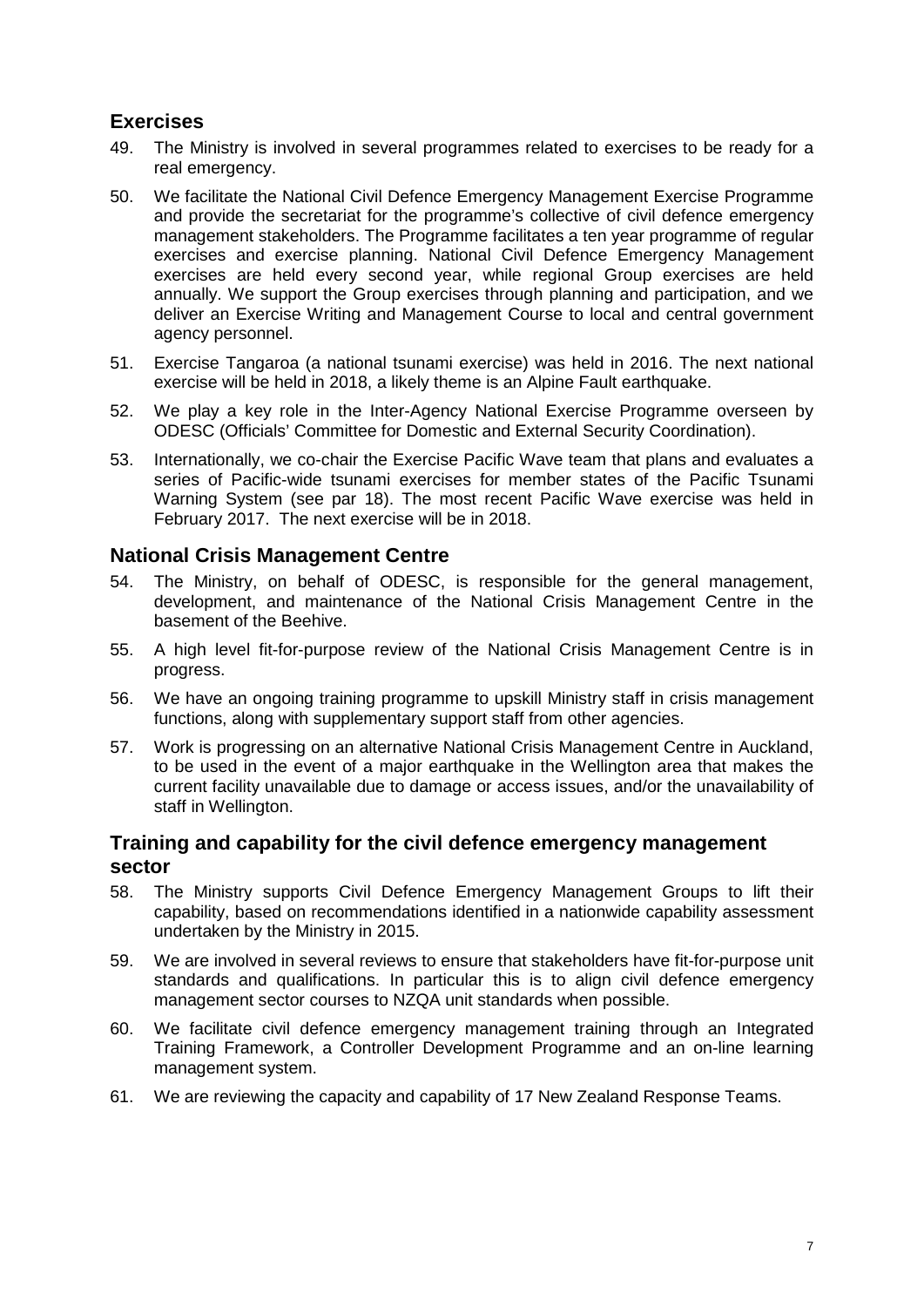#### **Communications and public information management**

- 62. The Ministry is improving and maintaining the Public Information Management function within the Ministry and across Civil Defence Emergency Management Groups through ongoing management, training and capability building.
- 63. A national communications strategy is being prepared, incorporating digital, Public Information Management, Public Education, and external publications strands.

## **PART B – What happens in an emergency?**

- 64. The Civil Defence Emergency Management Act 2002 (the Act) and the National Civil Defence Emergency Management Plan 2015 (the Plan) establish the structure for the management of civil defence emergencies.
- 65. The majority of emergencies are small and localised in their effects. Local authorities and Civil Defence Emergency Management Groups manage small-medium scale emergencies, with assistance from government agencies and lifeline utilities in the affected area. Each unitary authority, or local authorities within each region together, must establish a Civil Defence Emergency Management Group (Group) to manage hazard risks, support community preparedness and participation, and provide for emergency response and recovery. A map showing the 16 Groups is attached to this Part.
- 66. The principle is to "act locally, coordinate regionally, support nationally".
- 67. A state of local emergency can be declared (usually by the council's mayor or the chair of the Group) if the emergency exceeds either the capacity or geographic boundary of a single local authority.
- 68. A declaration means a suite of special powers (such as to close roads or enter premises) are available to authorities.
- 69. For large-scale emergencies an all-of-government response may be required. In these cases you would engage with many of your Ministerial colleagues. Depending on the type of threat, another Minister and their agency may lead a national response. The lead agency operates within the whole-of-government national crisis management arrangements. The Plan outlines the lead agencies for the national management of various hazards.
- 70. The Minister of Civil Defence is the lead Minister for emergencies created by geological or meteorological hazards or infrastructure failure; the lead agency at the national level is the Ministry, and the lead agency at the local level is the Group.
- 71. Examples of other lead agencies and legislation are:
	- biosecurity outbreak Ministry for Primary Industries (Biosecurity Act 1993)
	- pandemic Ministry of Health (Epidemic Preparedness Act 2006)
	- oil spills at sea Ministry of Transport (Maritime Transport Act 1994), and
	- terrorism New Zealand Police (Terrorism Suppression Act 2002).

#### **National Crisis Management Centre**

72. The National Crisis Management Centre may be activated by the lead agency at different levels of response, depending on the scale of the emergency (from monitoring the situation at the lower end through to managing a declared state of national emergency).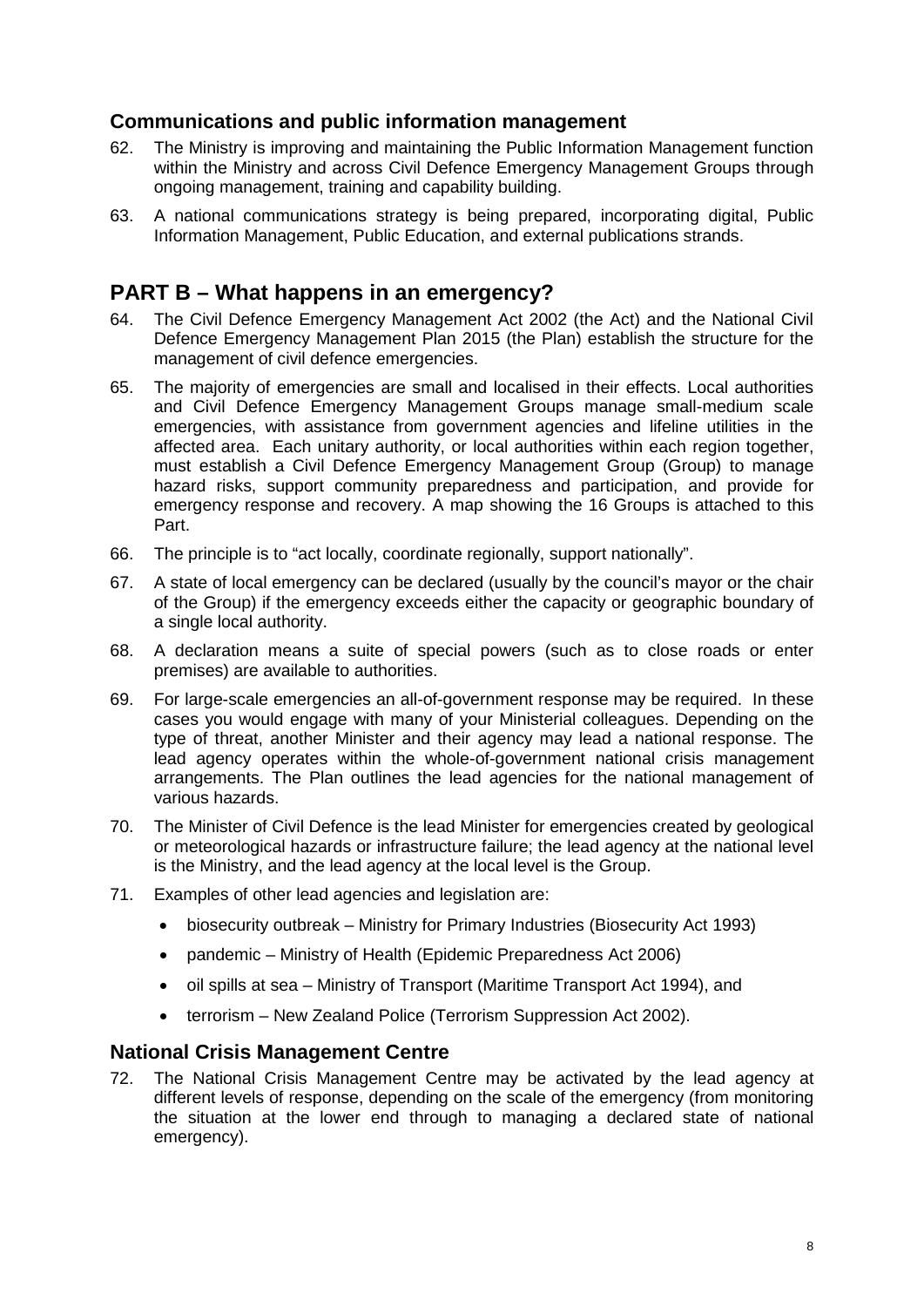73. The National Crisis Management Centre is the coordination centre for gathering information, coordinating support to local responses and, in the event of a state of national emergency, controlling the response.

#### **Statutory powers of the Minister of Civil Defence during an emergency**

- 74. As Minister of Civil Defence, you have a number of powers under the Act, including:
	- declaring a state of national emergency or a state of local emergency in particular circumstances, thus giving authorities access to powers under the Act for responding to the emergency;
	- directing the Director, Groups or any other person to act according to their statutory function where necessary during a state of emergency; and
	- appointing a Recovery Coordinator to undertake recovery activities in an area where a Group is overwhelmed and unable to ensure that recovery activities are being carried out.
- 75. In an emergency we will advise you on whether to declare a state of emergency. Without limiting your discretion, most emergencies are effectively managed locally without a declaration of a state of emergency. It is expected that you would only declare a state of emergency in exceptional cases.

#### **Your role in an emergency**

- 76. As Minister of Civil Defence, you do not have an operational role as part of the response or recovery from an emergency. Response and recovery is managed by Controllers and Recovery Managers of the relevant Groups and/or the Ministry.
- 77. Depending on the scale of the emergency, you may have a lead role in the Government's policy decisions in response. This includes briefing Cabinet on the consequences of the emergency and recommending financial assistance for response and recovery activities, or contributions to disaster relief funds.
- 78. You may also engage with the Cabinet Committee on National Security supported by the Officials' Committee for Domestic and External Security Coordination which provides coordinated advice on the activities of agencies responding to an emergency.
- 79. The Director Civil Defence Emergency Management (the Director) will engage with the media on operational issues and public education. You will be the government's spokesperson in a significant emergency – promoting key information and advice about what and what not to do, and assuring the public that everything possible is being done by authorities.
- 80. During an emergency, the Director will keep you regularly informed on the response and recovery being undertaken, and support your office for media statements and speeches as required. The Director will also directly brief the Prime Minister in the immediate response phase of an emergency.
- 81. Following a significant emergency, a Cabinet paper or oral item note is usually prepared for discussion at the next Cabinet meeting. A draft Statement to the House may also be prepared.

#### **Notification procedures in the event of an emergency**

- 82. The Ministry maintains 24/7 monitoring for possible civil defence emergencies.
- 83. Notification of an emergency or warning of a possible emergency is received by the Ministry of Civil Defence & Emergency Management's Duty Manager, who will inform the Director.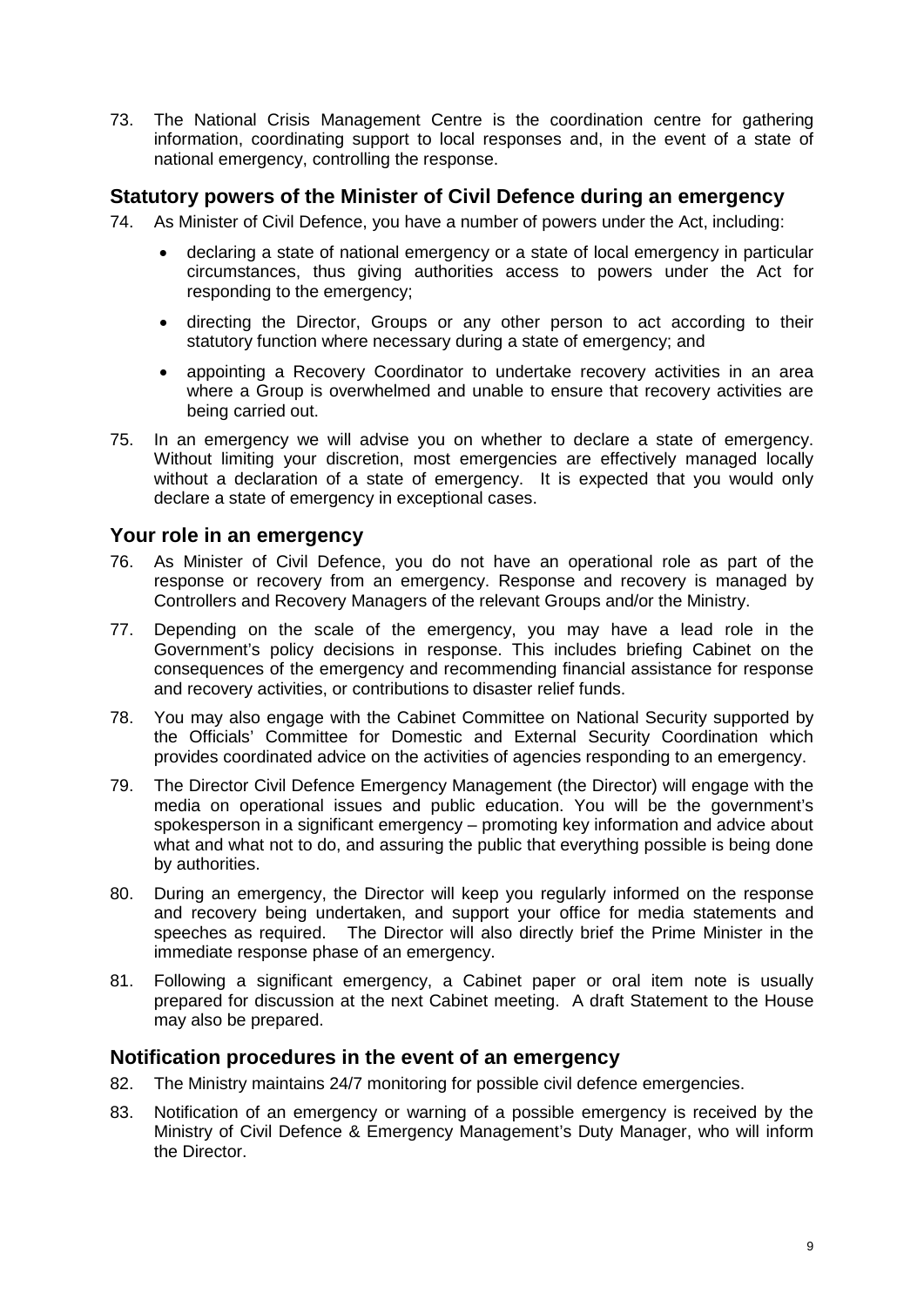- 84. If the threat is significant (or is likely to attract media attention), the Director will inform you and the Prime Minister of the emergency or warning by telephone or text message as soon as possible after she is notified.
- 85. After contacting you, the Director will advise the Civil Defence Private Secretary of the emergency or warning, and that you have been informed. The Civil Defence Private Secretary will advise your office staff, in particular the press secretary and ministerial advisor. This enables your staff to prepare for media enquiries and to otherwise assist vou.
- 86. The Director will also inform the Chief Executive of the Department of the Prime Minister and Cabinet, who might also then contact the Prime Minister. However, you should inform the Prime Minister immediately where there has been a significant emergency or where otherwise warranted.
- $87.$ The standard notification procedure for an emergency is set out below.

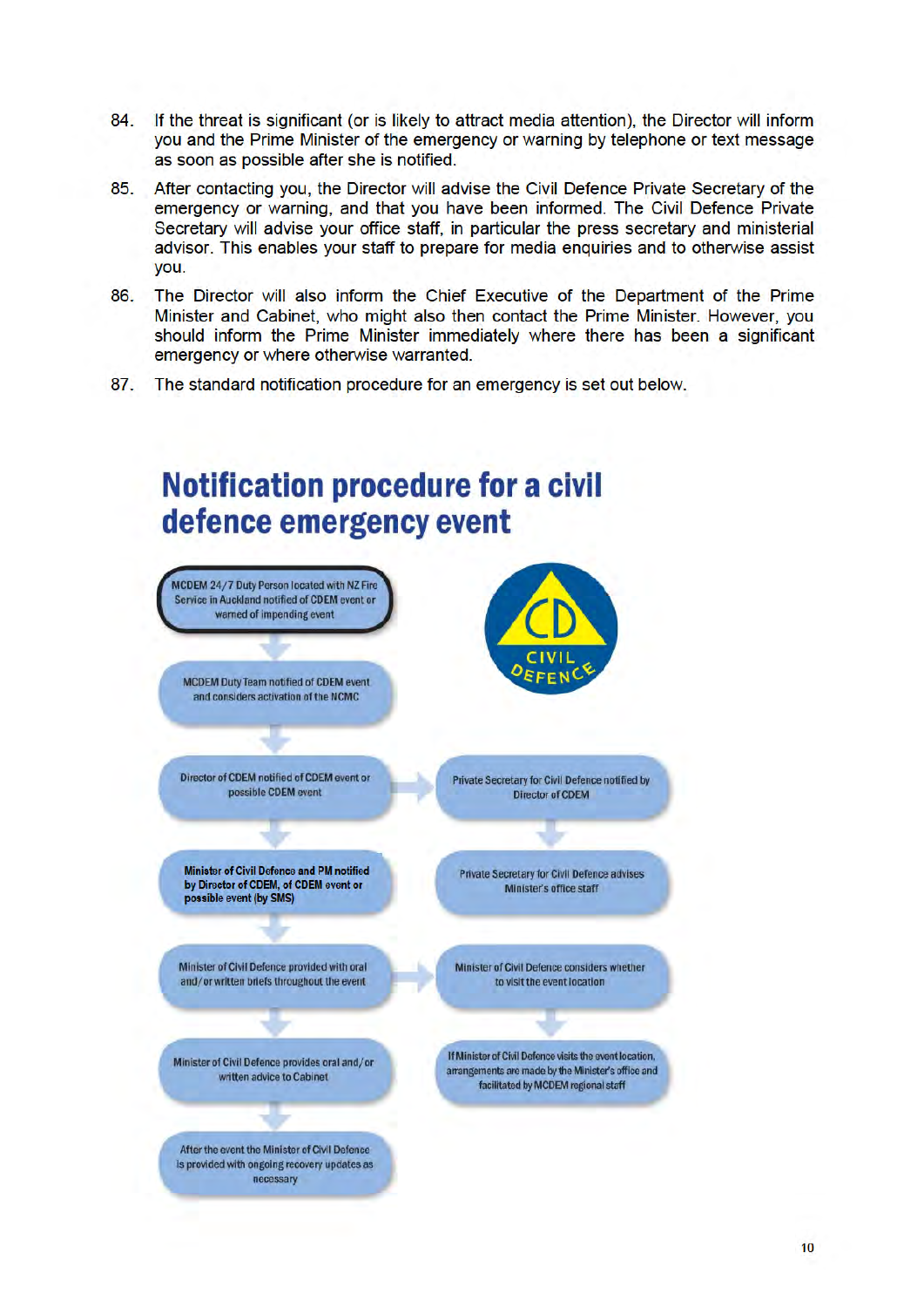

Civil Defence Emergency Management Groups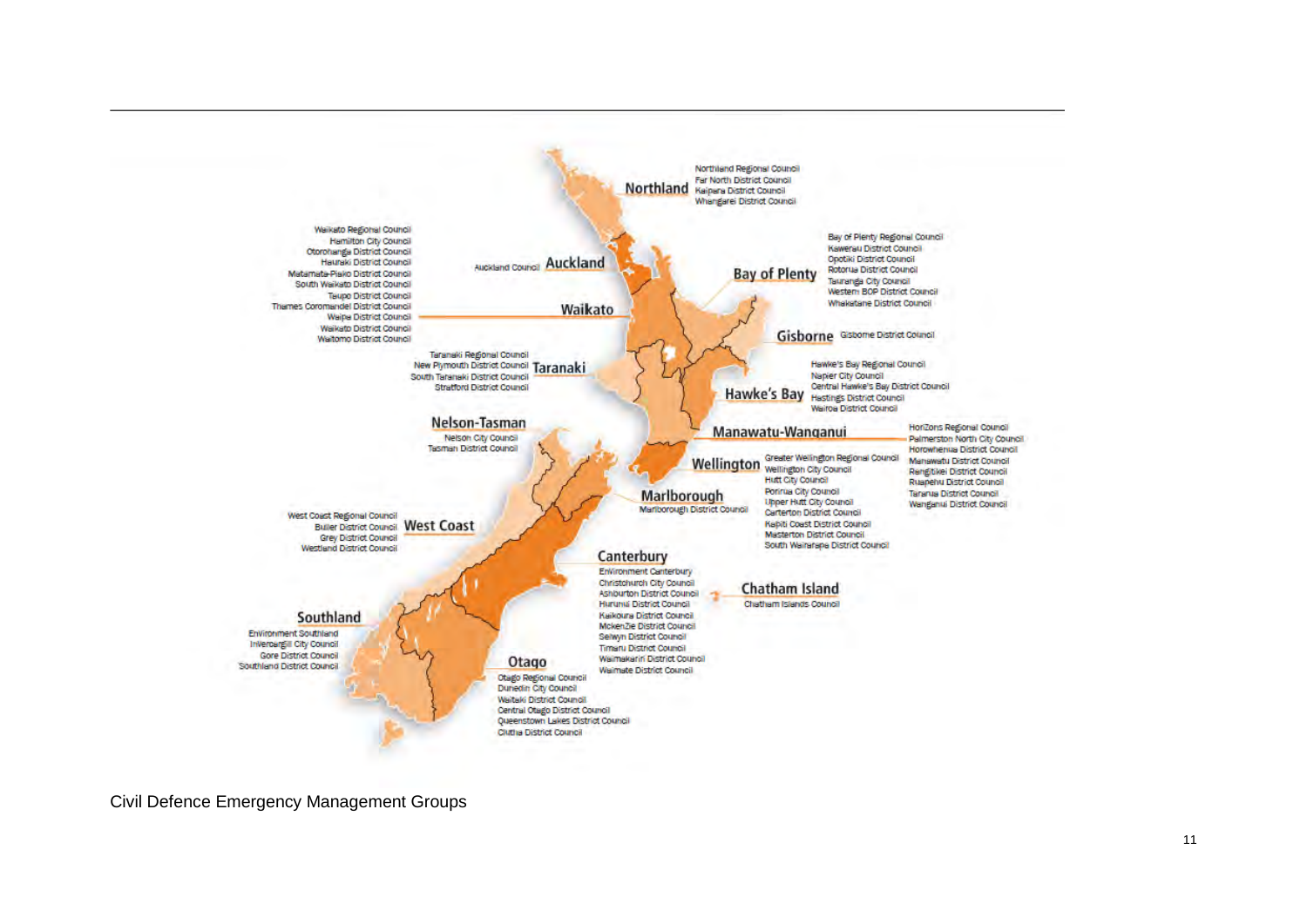## **PART C – The National Civil Defence Emergency Management Framework**

#### **Overview of framework**

- 88. Civil defence emergency management sits within the broader national security framework which deals with 'all hazards – all risks'. This means that whatever the threat - be it an earthquake, a pandemic, a biosecurity threat or terrorism, it is dealt with under the same framework. The national crisis management model is attached.
- 89. The vision for civil defence emergency management in New Zealand is have resilient communities, who are ready to survive an emergency and able to recover from it. Achieving this requires implementing the "Four Rs" of risk reduction, readiness, response and recovery. Implementation requires participation and commitment all parts of society, including central government, local government, emergency services, lifeline utilities, the private and not-for-profit sectors, individuals, and families.
- 90. Risk reduction, readiness, response and recovery is formalised in the:
	- Civil Defence Emergency Management Act 2002
	- National Civil Defence Emergency Management Strategy
	- National Civil Defence Emergency Management Plan 2015, and
	- Guide to the National Civil Defence Emergency Management Plan, supporting plans, and a range of guidance materials.
- 91. New Zealand's civil defence emergency management system is based on national, regional and local cooperation and coordination. Each unitary authority, or local authorities within each region together, must establish a Civil Defence Emergency Management Group (Group) to manage hazard risks, support community preparedness and participation, and provide for emergency response and recovery.
- 92. There are 16 Groups across New Zealand. While Groups provide a structure for the planning and coordination of efforts in the regions, delivery takes place at the local level. Civil defence emergency management relies upon communities being prepared and agencies at all levels having effective response and recovery processes.

## **The role of the Minister of Civil Defence**

- 93. The Minister of Civil Defence has key statutory powers and duties to:
	- ensure a current National Civil Defence Emergency Management Strategy and National Civil Defence Emergency Management Plan are in effect at all times
	- comment formally on the plans prepared by Groups before they are approved and adopted by the Groups
	- declare a state of national or local emergency in particular circumstances, giving access to a range of powers (for example, providing for evacuation, and restriction of access to areas)
	- direct the Director Civil Defence Emergency Management or any other person to act according to their statutory functions, and
	- authorise reimbursement for councils' response costs and essential infrastructure recovery repairs up to \$2.0 million in a financial year (Cabinet approval is required for claims above this amount, or for any claims that are contentious or precedent setting). Civil Defence reimbursement expenses are funded under permanent legislative authority.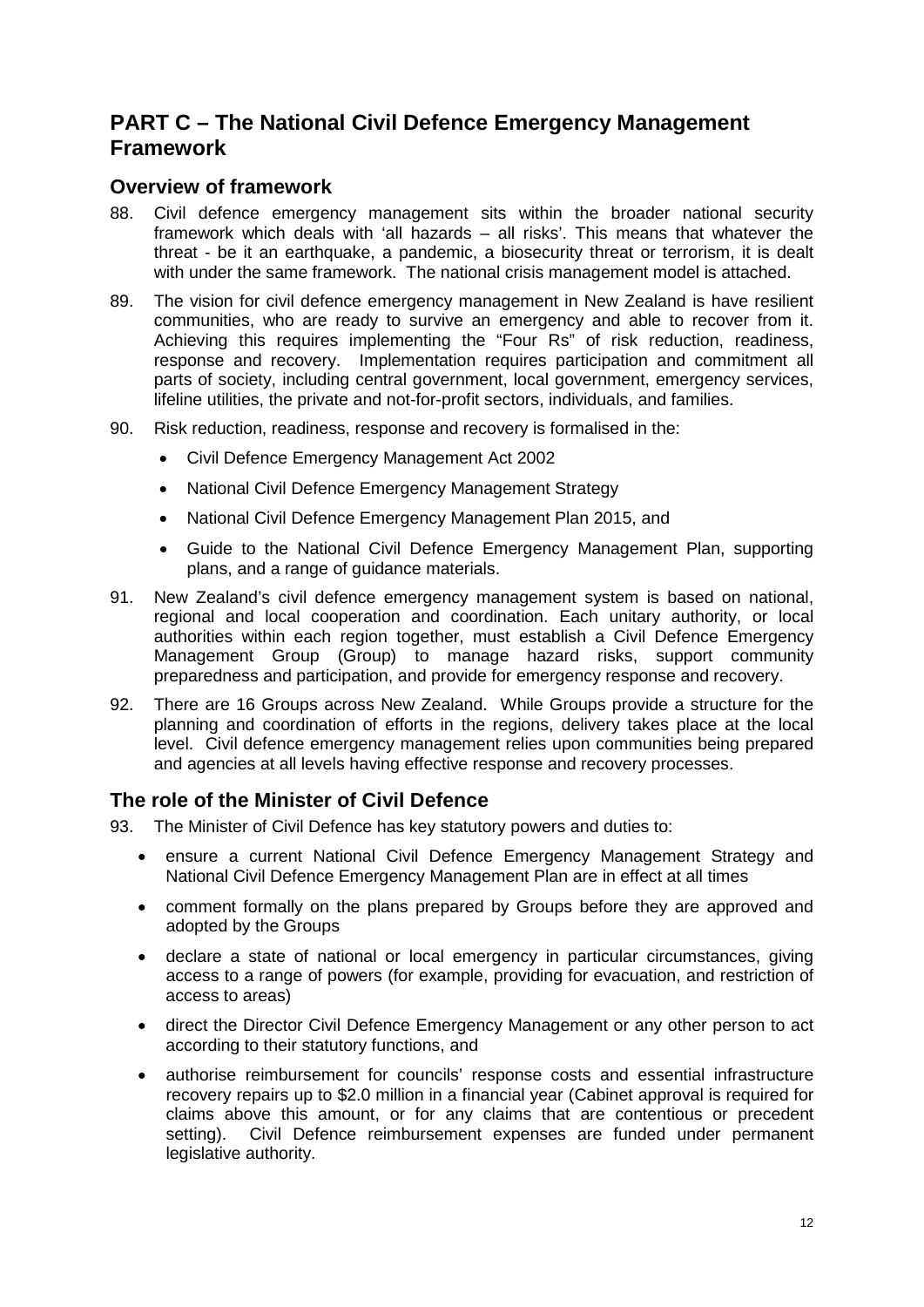94. Your appropriation for civil defence emergency management sits within Vote Prime Minister and Cabinet, for which the Prime Minister coordinates overall planning and reporting.

#### **The role of the Director Civil Defence Emergency Management**

- 95. The Act provides for the appointment of a Director Civil Defence Emergency Management who has a number of functions under the Act. These include:
	- providing advice to the Minister of Civil Defence on civil defence emergency management matters
	- identifying hazards and risks of national significance
	- monitoring and evaluating the National Civil Defence Emergency Management **Strategy**
	- developing, monitoring and evaluating the National Civil Defence Emergency Management Plan
	- developing technical standards, guidelines and codes
	- monitoring the performance of the Groups
	- promoting civil defence emergency management, and
	- directing and controlling the resources available for civil defence emergency management during a state of national emergency.

#### **National Crisis Management and the National Controller**

- 96. The National Controller is David Coetzee. The National Controller is a statutory position that is held by the Director Civil Defence Emergency Management but normally delegated by the Director to a senior Ministry official. During a state of national emergency, the civil defence emergency management response will be managed by the National Controller.
- 97. The National Controller's role is to direct the response and to control and coordinate the use of resources made available under the National Civil Defence Emergency Management Plan. During a local emergency, the National Controller coordinates national resources to support the local response.
- 98. The National Controller also determines international assistance requirements (when needed) and coordinates offers of and requests for international assistance with the Ministry of Foreign Affairs and Trade and other agencies.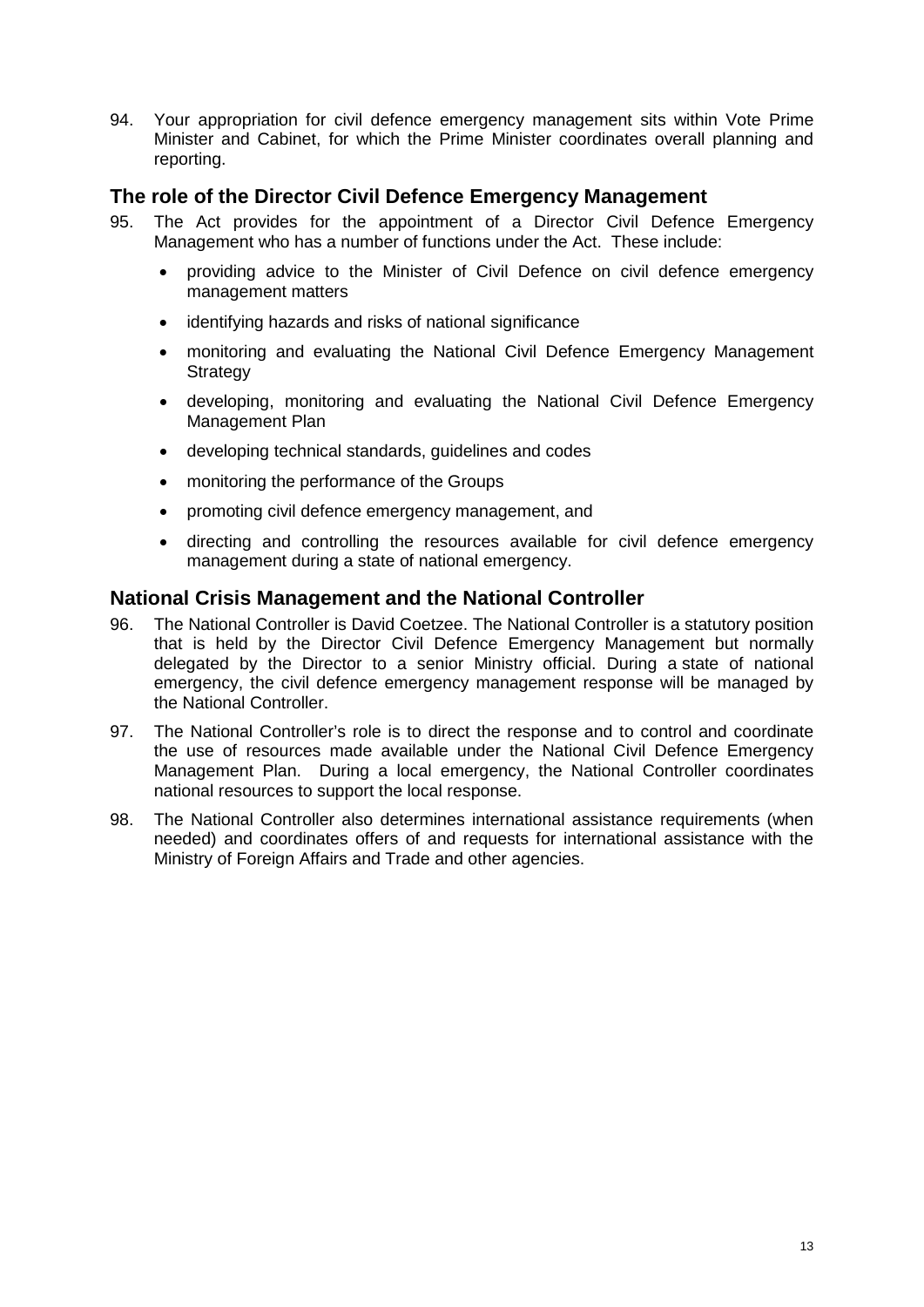## **National crisis management model**



*National crisis management model in an emergency for which The Ministry is the national lead agency.* 

- 1. The Prime Minister chairs the Cabinet National Security Committee. The Committee co-ordinates and directs national responses to major crises (domestic or international).
- 2. The Committee receives advice from, and directs, the Officials Committee for Domestic and External Security Coordination supported by the Department of the Prime Minister and Cabinet, the Ministry of Civil Defence & Emergency Management and other agencies. In major crises, Watch-groups (groups of senior officials), are formed to oversee operations and advise the Committee.